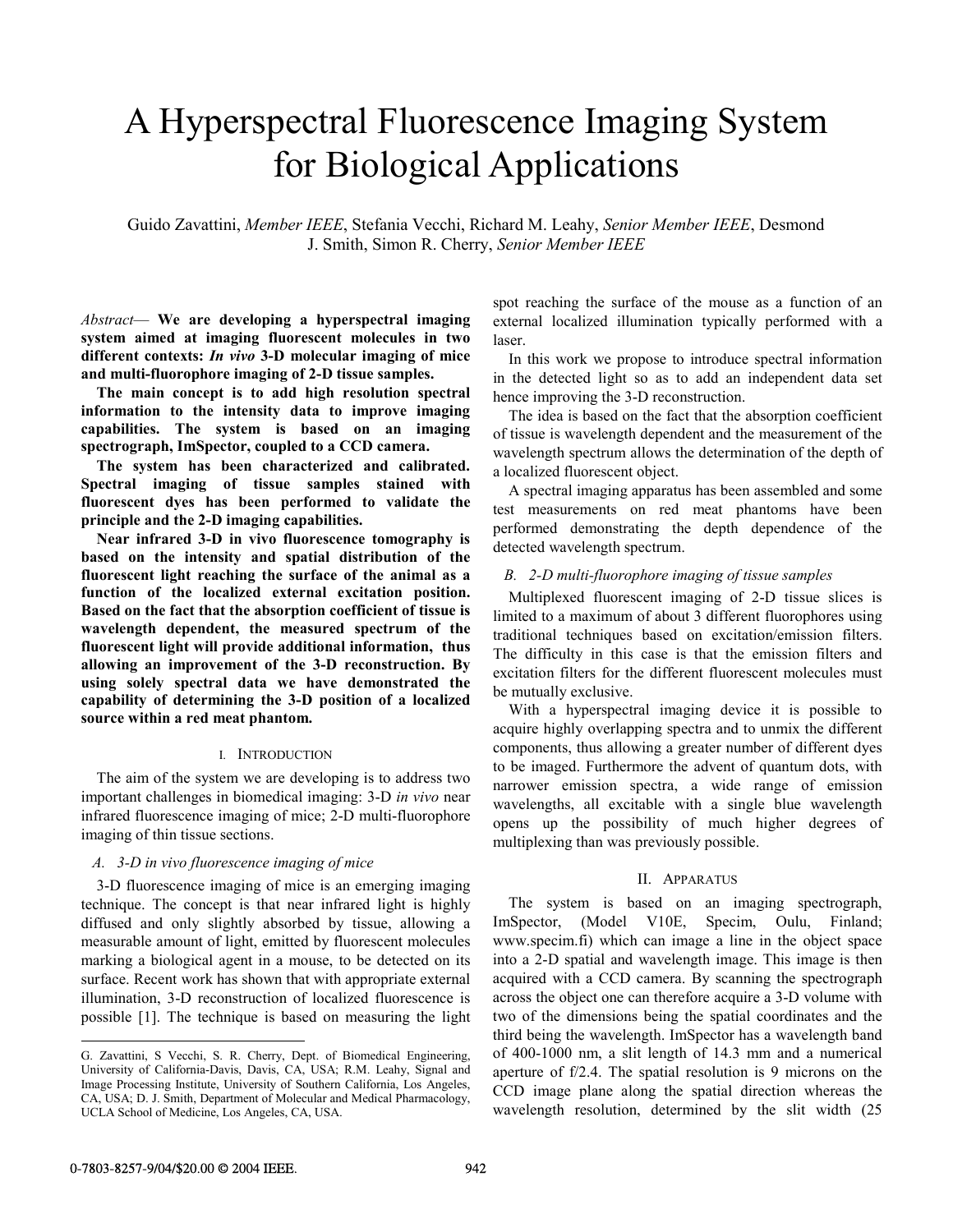microns), is 2 nm. The CCD camera is a front illuminated 512x512 chip (Roper Scientific, Trenton, NJ), with 24 micron pixels, thermoelectrically cooled to –40˚C to reduce dark current noise. A front illuminated version was chosen to avoid etaloning effects present for wavelengths above 750 nm in back-thinned CCD chips. Three light sources have been implemented: 473 nm, frequency doubled Nd:YAG (doubling of the 946 nm line) 10 mW laser; a 532 nm frequency doubled Nd:YAG (doubling of the 1064 nm line) 7 mW laser; and a 640 nm, 5 mW laser diode with a 636.2 nm, 10 nm interferometric narrow band filter to eliminate the spectral tails in the spectrum. The imaging system and light sources are mounted on translation stages with a 1 mm/rev. screw and are controlled by 400 steps/rev stepper motors.

According to the laser used, two interferometric filters can be placed in front of the imaging device to eliminate the excitation line: a 500 nm long pass filter (Chroma Technology Corp., Rockingham, VT, USA) and a 2-line (532 nm and 640 nm) rugate notch filter (Barr Associates, Westford MA, USA). A figure of the optical density of the two filters is shown in Figure 1.



Figure 1: Optical density of the 500 nm long pass filter and the 2-line rugate notch filter.

Depending on the imaging task, the geometry of the illumination can be changed from a line, for tissue samples, to a matrix of points on the object for the 3-D imaging. In this second configuration the laser is placed on an X-Y translation system with analogous characteristics as for the imaging system. In 3-D imaging the illumination of the mouse is performed from underneath and the imaging from above.

Given the object size, the objective chosen was a 17 mm focal length, f/1.4, corrected from 400 – 1000 nm (Schneider Optics, Hauppauge, NY). The system is mounted in a lighttight black box. A photograph of the system is shown in Figure 3.

# III. METHODS

The imaging capabilities, wavelength calibration and efficiency of the system were first investigated. Two different series of measurements were performed to understand the capabilities for the proposed applications.

## *A. Spectral dependence on tissue depth.*

A first set of measurements was made to understand and assess the spectral variations of the detected fluorescent light as a function of thickness of traversed tissue. Four slices of red meat were used, each about 5 mm thick, and small fluorescent phantoms, with Vybrant DiD dye (Molecular Probes, Eugene, OR, USA, peak excitation = 640 nm, peak emission  $= 675$  nm), were placed between the slices at different depths. Two sets of measurements were taken: One with the Vybrant DiD fluorescence samples in place, and one without. This second measurement was taken to evaluate the auto fluorescence of the meat sample. The position of the 5 fluorescent samples is shown in Figure 2.



Figure 2: Schematic diagram showing the position of the 5 fluorescent samples placed at different depths within the red meat phantom.

The slices were placed flat down, illuminated from underneath and imaged from above. The illumination was performed on a 9 by 5 grid of points, each 1 cm apart. For each illumination point, the spectrograph was scanned across the meat phantom in 1 mm steps for a total of 4 cm. For each position a 512 spatial bins x 120 spectral bins image was acquired. The spectral bins corresponded to a band from 621.3 nm to 898.4 nm. In this way a data set of 9x5 hyperspectral images each consisting of 512x40 spatial bins times 120 spectral bins was acquired. The setup in this configuration is shown in Figure 3.



Figure 3: Photograph of the hyperspectral imaging system being developed at UC Davis.

Our principle interest was to study the spectral dependence of the fluorescence signal as a function of tissue depth.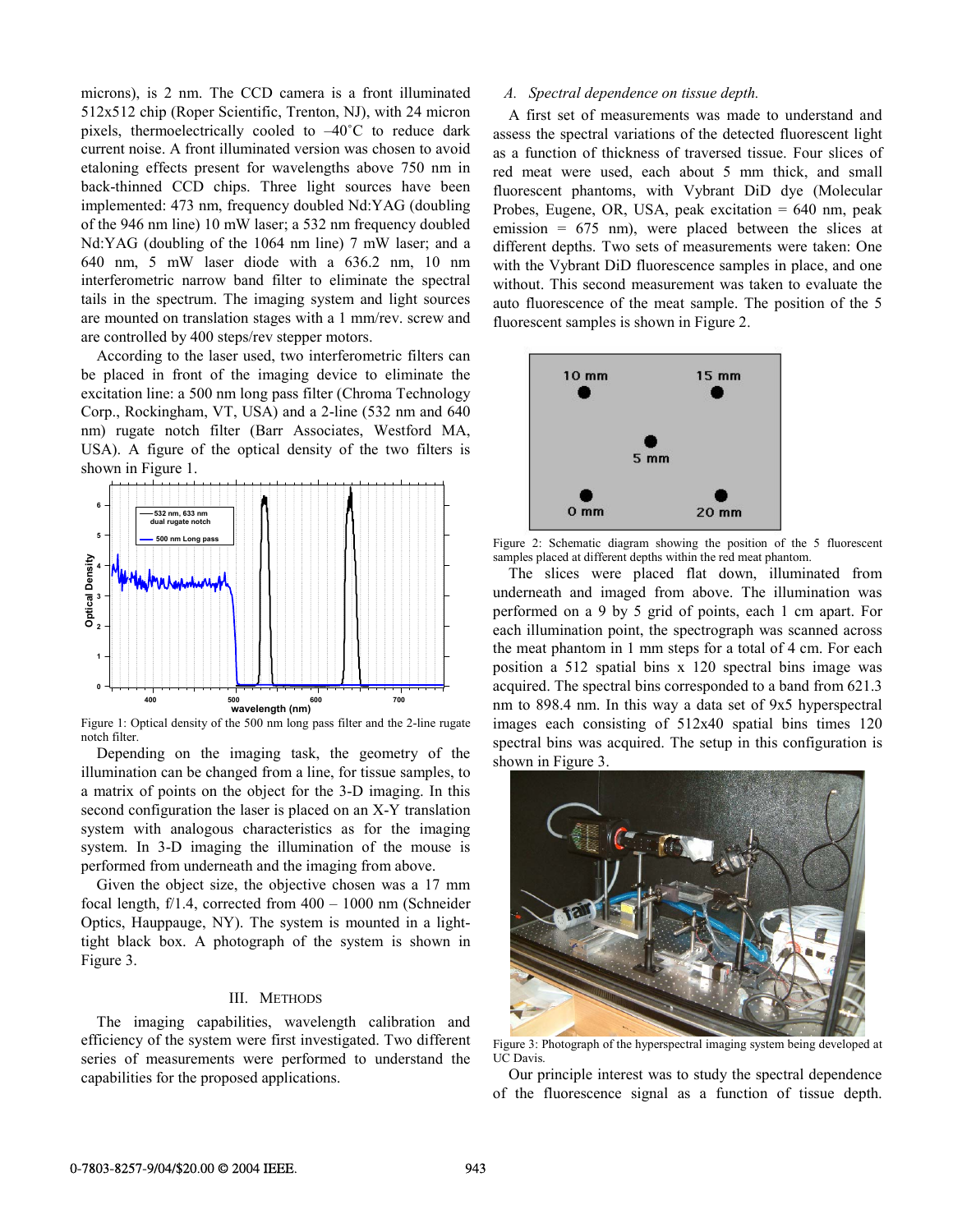Therefore the spectra were extracted for each of the 512x40 image pixels and the ratio, *R,* of two wavelength bands (denoted as 'Low' and 'High' in Figure 8) were taken generating 9x5 images of *R*. The higher wavelength band was used for normalization, as its shape did not vary appreciably as a function of source depth.

From 5 of the 45 images, corresponding to the 5 laser positions nearest to the 5 fluorescent sources, a calibration of *R* versus source depth was extracted. This calibration was then used in all the images to determine the 3-D spatial coordinates of the 5 fluorescent samples.

# *B. 2-D multi-fluorophore imaging.*

The possibility of unmixing highly overlapping spectra was first studied by printing a phantom on a transparency with an inkjet printer. Two of the colors in the cartridge were substituted with Vybrant DiD and Vybrant DiR dyes. In addition to the dyes, both the transparency and the black ink had a fluorescence emission. The printed pattern and the spectra of the 4 components are shown in Figure 4. The printed area is 2.5 mm wide and 9 mm high. In this study the excitation was done with the 640 nm laser and with the dual rugate notch filter in place and the spectrograph was scanned across the phantom in 100 µm steps.



Figure 4: Pattern printed with an inkjet printer where the magenta color (dark grey) was substituted with Vybrant DiR dye and the cyan color (light grey) was substituted with Vybrant DiD dye. On the right are the spectra of the 4 different components: Vybrant DiD, Vybrant DiR, black ink, and the auto fluorescence of the transparency.

Given a hyperspectral image,  $S_{\lambda}^{x,y}$ , with x and y denoting the spatial coordinates and  $\lambda$  the wavelength, and a set  $\eta$  of reference spectra,  $M_{\lambda,\eta}$ , the image,  $W_{\eta}^{x,y}$ , of each spectral component can be obtained by inverting the expression

$$
S_{\lambda}^{x,y} = M_{\lambda,\eta} W_{\eta}^{x,y}
$$

In this work the inversion was performed by fitting the measured spectrum for each x,y coordinate of the hyperspectral data with the four spectral components.

The same technique was applied on a 40  $\mu$ m thick slice of a transgenic mouse expressing green fluorescent protein (GFP) to evaluate the technique. Two small samples of quantum dots were superimposed on the mouse slice. The quantum dots used in this example emitted at 655 nm and 525 nm. The excitation in this case was obtained with the 473 nm blue laser and with the 500 nm long pass filter in place.

## IV. RESULTS

## *A. Calibration and characterization*



Figure 5: Image obtained with ImSpector of a white piece of paper with black lines and illuminated with a fluorescent lamp.

Figure 5 shows a typical image obtained using ImSpector when imaging a piece of white paper with black lines across it. On the x-axis is the wavelength and on the y-axis the spatial coordinate. The vertical lines are due to the spectrum of the ambient light (fluorescent lamps). Figure 6, left, shows a horizontal profile at spatial bin 400 of Figure 5 showing the wavelength spectrum. Figure 6, right, shows a measurement of the relative efficiency of the system (lens, ImSpector, notch filter, CCD).



Figure 6: Left, profile of Figure 5 at spatial bin 400 showing the line structures. Right, measured relative efficiency of the system showing the two rejection bands of the notch filters at 532 nm and 640 nm.

## *B. Spectral dependence on tissue depth.*

As an example the fluorescence image of the 15 mm deep source is shown in Figure 7



Figure 7: Fluorescence intensity of the 15 mm deep source.

The normalized spectra of the five sources taken at their most intense image pixel are shown in Figure 8, top, and the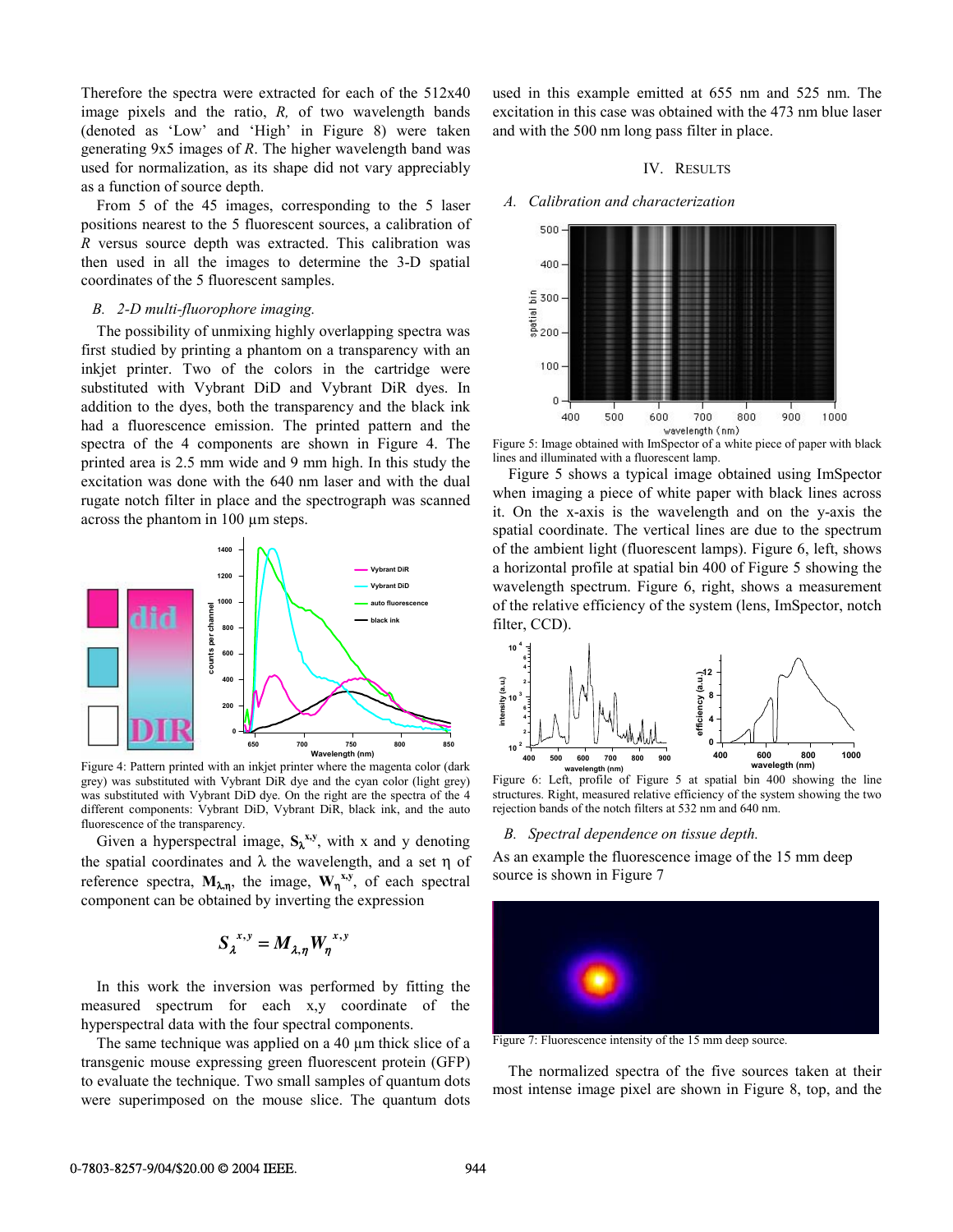calibration of *R* as a function of depth is given in Figure 8, bottom, superimposed with an exponential fit.



Figure 8: Top: Wavelength spectra for fluorescence light reaching the tissue surface from different depths. Bottom: Ratio *R* plotted as a function of depth.

In Figure 9 is the pseudoimage of the ratio *R* for the same source. The lower is the value of *R*, the more has the 'Low' component of the spectrum been absorbed relative to the 'High' component and therefore the farther has the light traveled within the tissue. Indeed the maximum value of *R* is at the center of the spot where the source is nearest to the surface of the phantom. As one can see in Figure 9, by moving away from the center of the spot the value of *R* decreases because the source-surface distance increases.



Figure 9: Pseudoimage for the ratio *R* defined in section IIIA.

Given the simple slab geometry of the phantom, the 2-D spot profiles were fit with a function of the form

$$
R = Y + Ae^{-\sqrt{(x-x_0)^2 + (y-y_0)^2 + z_0^2}/\mu}
$$

 $x + y = 0$  *x* (*x* + *x* + *x* + *x* + *x* + *x* + *x* + *x* + *x* + *x* + *x* + *x* + *x* + *x* + *x* + *x* + *x* + *x* + *x* + *x* + *x* + *x* + *x* + *x* + *x* + *x* + *x* + *x* + *x* + *x* + *x* + *x* + *x* + *x* + *x*  $\frac{1}{2} + (y - y_0)^2 + z_0^2$  represents the distance from the source at position  $(x_0, y_0, z_0)$  to the surface of the phantom at  $(x, y, 0)$ . The value of  $\mu$  was taken from the calibration whereas Y, A and  $(x_0, y_0, z_0)$  were left as parameters.

In Figure 10 one can see the 3-D reconstruction of the 5 sources solely from the spectral information.



Figure 10: Reconstructed positions of the 5 fluorescent sources obtained solely from the spectral information.

## *C. Multiple fluorophore 2-D imaging*

The result from imaging the printed phantom is shown in Figure 11. Each figure represents one of the four spectral components unmixed as described above.



Figure 11: The images for the four unmixed components.

The images show that the technique works well. The black line in the image of the auto fluorescence is due to the absorption of the emitted light by the overlapping and opaque black ink.